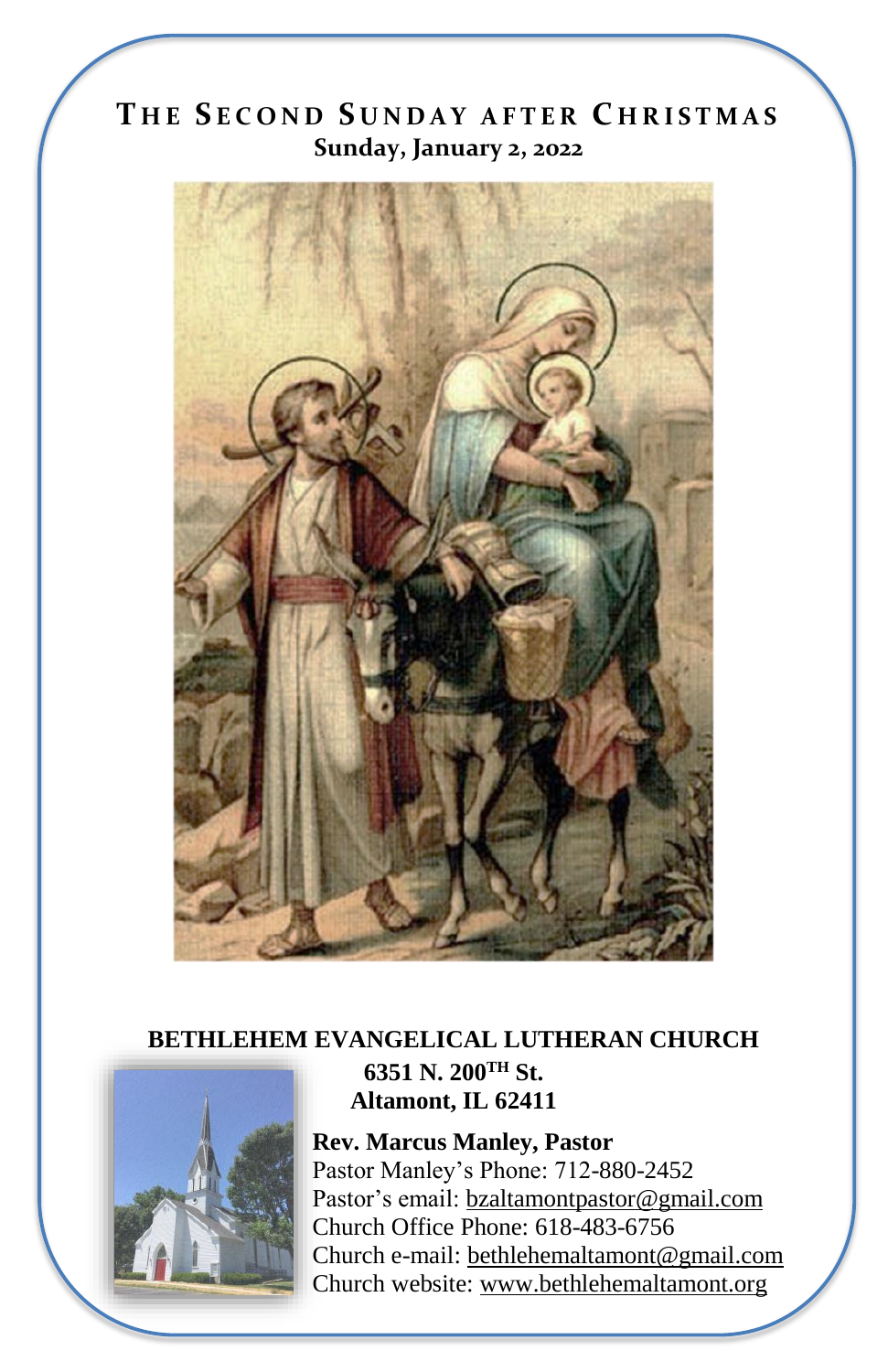*Welcome to Bethlehem Evangelical Lutheran Church, we are happy you are here today. It is customary when you enter the church nave to observe silence for meditation during your silent prayer, the ringing of the bells, and the prelude, in order to prepare you for the beginning of the worship service. Thank you for joining us today and God's Blessings.*

**PRAYARANA NATURAL PROTECT PARAMETERING CONTROLLER** *Prayer before worship: Almighty God, You have poured into our hearts the true* 

Light of Your incarnate Word. Grant that this Light may shine forth in our lives; *through the same Jesus Christ, Your Son, our Lord, who lives and reigns with You and the Holy Spirit, one God, now and forever. Amen*

#### **In our prayers we remember:**

Those in need of healing & comfort: *Vanessa Adams, Ella and Kaly Benning, Jim Brasel, Linda Crain, Tiffany Dunaway, Bernice Graumenz, Zoe Hoehler, Tim Mueller, Luella Rubin, Nancy Schroeder, Alonzo Shoaf, Karen Stuemke, Steve Voelker, Gene Wharton, Gary Wendling, and Lilly Wright.*

Those celebrating **Birthdays**: (01/02/2022-01/08/2022) *01/02 – Clark Phillip; 01/04 – Luke Mottashed; 01/07 – Jennifer Alwardt; 01/08 – Deb Guffey*

**Church News**

Communion Note – diluted wine is available, please request prior to worship service.

### **Adult Bible Study – The Holy Family's Flight to Egypt**

- Who was Herod the Great?
- Did Jesus walk like an Egyptian?
- Was Jesus a refugee?

### **Trustee's Report:**

Offering collected for the Home Purpose General Fund on December 26: \$3,576 *(Our anticipated weekly amount needed is \$5,972.)*  Loose change in the offering plate has been designated for the LWML Mites. Church Window Project Fund total: \$13,987 (Total amount needed: \$55,000)



**Lutherans for Life "Life Sunday"**

**"God Chose You"** is Lutherans For Life's theme for Sanctity of Human Life Sunday, which which we will observe next Sunday, January 9, 2022. **"You did not choose me, but I chose you and appointed you that you should go and bear fruit."** (ESV)

**Council Meeting** – January 19, 2022, 7:00 p.m. **Voters' Assembly Meeting** – January 23, 2022, 1:30 p.m.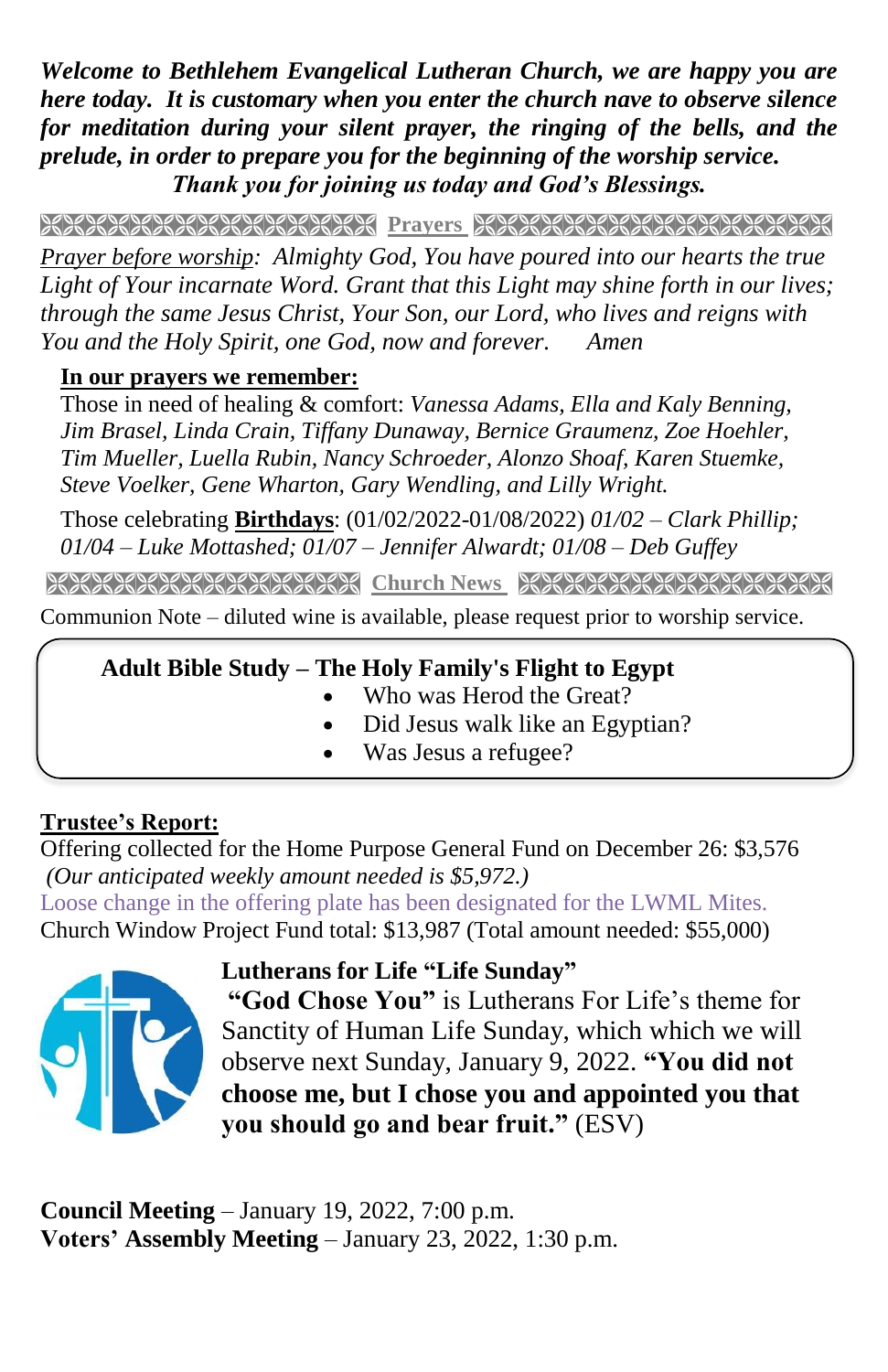### **Now Free RAMSEY+ for Members**



**FREE RAMSEY+**: The CEF of the CID is giving every member a free year subscription of Ramsey+. Go to our church website to access your free subscription: [bethlehemaltamont.org.](http://bethlehemaltamont.org/)

#### **EXXXX District & Synod News, Regional Items & Acknowledgments KXXXX**

### **LWML -- On Your Mark! Get Set! Open Your Bibles!**

Many Christians have considered challenging themselves to read through the Bible in one year. Lutheran Women's Missionary League (LWML) is offering you that very opportunity! The Gospel Outreach Committee has created a monthly reading plan to guide you. Check out the [January Bible Reading Calendar.](https://r20.rs6.net/tn.jsp?f=001grXMV_dTyKVDI_TmPJ08k9Ercu7WQxH89Vtd9SvUt0seMWtLnPkz1d2r7apJU_zw7rRcuNUwhiP973mEwR4qgM3gG55INOoXrgBew43B2TSGhx0BvGPmKrg8ffkCt1xch2f_Zsme-eUp4KktRBOFtdR2_8hb1DIwwzPiFeWGpsugAPHt6Tfz66snS-tXi43KZvlCSdJ0brqe_w-F53ek4Gwfh_OaM66pSPQQiQBrE5uoJJ3JVpevLXhUugnPi7uwWypan0msinc2QVtR-XgLKA==&c=vF_l_RdpZvXZjzFoDAspPZmQMi0Zvx_Iutv7hOhfpaFl-XTQgu5QdQ==&ch=Ay42vZTrX9TSrjCiRFP2i8dD7hHejTKLRUdo6P1ASf5O3EjmH__RIw==) (available in the church narthex or online on the LWML website) Open your Bible and "GO"! The Gospel Outreach Committee prays you are richly blessed as you spend time in God's Word each day.

**Tour France** with Pastor and Lisa Wright of Immanuel Lutheran Church in Altamont November 1-12, 2022. Visiting Nice, Monte Carlo, Lyon, the Loire Valley, Chateau Country, Mont St. Michel, Bayeux, Normandy, Rouen, and Paris. \$3,679 per person from Chicago (price includes airfare, motorcoach, quality lodging, most meals and \$520 taxes/airline surcharge). Brochures available. Contact Pastor Wright, [jimwright1961@gmail.com](mailto:jimwright1961@gmail.com) or call 217-994-1116 for a brochure with full details.



**KFUO Radio**, a media ministry extension of LCMS congregations, shares Christ for you anytime, anywhere on **KFUO.org** via worship services, Bible and theology studies, practical talk programs, and sacred music. You can find

programs on demand at [kfuo.org](https://kfuo.us19.list-manage.com/track/click?u=54af661ed49340a315983cb13&id=ec737e015a&e=9b1acf72cf) and wherever you get your podcasts! Find us on social: **@KFUOradio** on [Facebook,](https://kfuo.us19.list-manage.com/track/click?u=54af661ed49340a315983cb13&id=cc9cf25378&e=9b1acf72cf) [Twitter,](https://kfuo.us19.list-manage.com/track/click?u=54af661ed49340a315983cb13&id=d35b35d76d&e=9b1acf72cf) and [Instagram.](https://kfuo.us19.list-manage.com/track/click?u=54af661ed49340a315983cb13&id=2a456c0436&e=9b1acf72cf)

**CHRIST FOR YOU this week on KFUO.org:** Hear special "Twelve Days of Christmas" programming of sacred music, scripture, prayer, and Christmas greetings through January 6. Daily Chapel resumes January 3 at 10:00 a.m. CT and all other regular programming resume January 7, including the Gospel of Luke on Sharper Iron (8:00 a.m. CT) and continuing in the Gospel of Matthew on Thy Strong Word (11:00 a.m. CT). Listen live or on demand at kfuo.org and the KFUO Radio app!